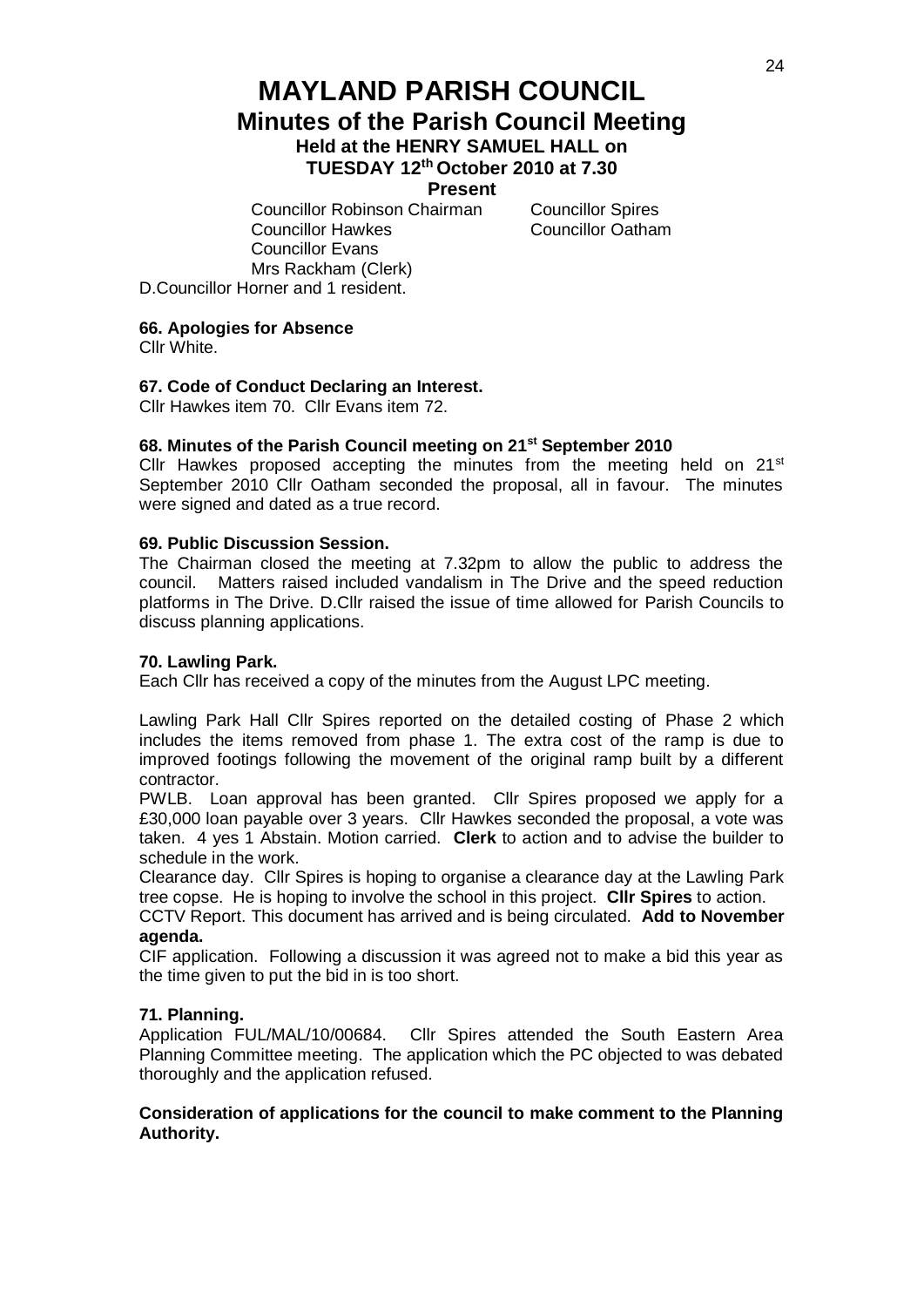Application for preliminary consent for inclusion in the Mid Essex Pharmaceutical List. Maylandsea Dispensing Limited. This information was discussed. The application was granted.

**FUL/MAL/10/00774.** Construct two storey residential dwelling to side of main house within its own boundary. Whispering Trees Mayland Green, Mayland.

Object for the following reasons. Over development of site, proximity to junction, no garage and only two parking spaces which is insufficient for a 4 bed house. It is also too close to the boundary with the next property.

**HOUSE/MAL/10/00740.** Increase the pitch of the roof by removal of the existing truss and replacement of new to facilitate first floor accommodation. Removal conservatory and replace with walls to support new roof. Demolish existing garage and re-build double garage, 44 North Drive. No objections.

**72. Highways.**

Cllrs reported that the road surface in The Drive just pass the junction with Drake Avenue travelling north is breaking up. It is a section that has been repaired previously. **Clerk** to action.

Local Highways Panel – Highways Localism Programme. The Chairman reported that none of the proposed works are in Mayland. The Highway Rangers are available to carry out small scale work. The verge in Wembley Avenue at the junction of The Drive needs cutting also there are a number of tyres been left in the lay-by in Steeple Road near the boundary of Mayland with Steeple..

Traffic Calming in The Drive. Two properties are being retested for noise and vibration. The results will be sent to us by Highways when they are available.

## **73. Parks & Open Spaces.**

Nothing to report.

# **74 Village Environment**

Lighting, Vandalism & Sea Wall.

Annual Quiz Dengie Hundred Group of Parishes. The date of this quiz was noted.

Path at Nipsells Chase to the Sea Wall. Following a discussion it was agreed to leave the application to ECC for addition to the definitive map as it is. ECC will make its decision on the evidence of use forms received.

Parish Council meetings. It was agreed that all future meetings of the Parish Council and its committees will be held in the Lawling Park Hall, Katonia Avenue, Maylandsea. It was agreed that we need to publicize the move in the Mayland Mayl and the Maldon and Burnham Standard. A letter of thanks will be sent to Mrs Miriam Holden and the trustees who manage the Henry Samuel Hall. **Clerk** to action.

Surface Water Flooding. Information gathering by ECC. Some information has been given to the Clerk to forward to ECC. **Clerk** to action. SMP. Nothing to report.

Concern was raised over the trees outside the boundary of the school near the new building. It was agreed to contact the head and ask that the trees are not removed. **Clerk** to action.

# **76. Finance.**

Quarterly Accounts. Following circulation of the second quarter of the accounts Cllr Spires proposed accepting the accounts; Cllr Evans seconded the proposal, all in favour.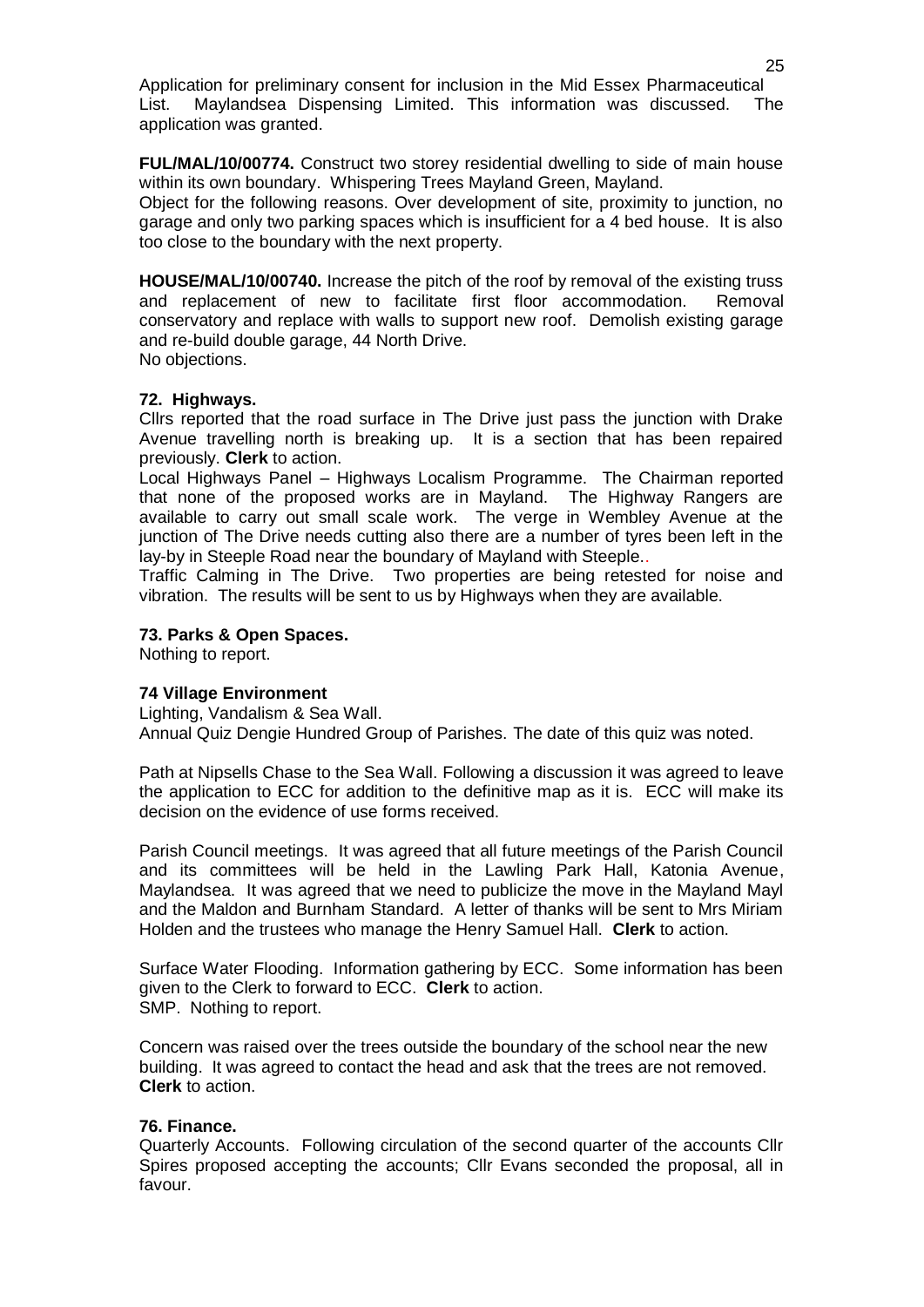It was reported that we were unable to hold a separate finance meeting. Only Cllr Spires was available to sign the cheques. **The Clerk** will contact another signatory for him to sign outside the meeting. Cllr Spires and Cllr Hawkes of the finance committee checked that the payments and receipts were correct. They are as follows.

| Payments   |                                    |                                        |                              |           |
|------------|------------------------------------|----------------------------------------|------------------------------|-----------|
| 12 Oct 10  | Kompan Ltd                         |                                        | Parts for play park          | 665.17    |
| 12 Oct 10  | Hanningfield Security Services Ltd |                                        | Security at LPH              | 2867.00   |
| 12 Oct 10  | Hanningfield Security Services Ltd |                                        | Security at LPH CREDIT       | $-176.25$ |
| 12 Oct 10  | <b>Wicksteed Leisure</b>           |                                        | Inspection of skate park     | 52.88     |
|            |                                    |                                        | Deposit Refund Finsbury      |           |
| 12 Oct 10  | Mr M Spurling                      |                                        | CС                           | 50.00     |
| 12 Oct 10  | A & J Lighting Solutions           |                                        | TC lighting maintenance      | 36.27     |
| 12 Oct 10  | A & J Lighting Solutions           |                                        | <b>Street Lighting maint</b> | 41.20     |
| 12 Oct 10  | Dengie Hundred Group of Parishes   |                                        | Fees                         | 15.00     |
| 12 Oct 10  | Mrs J Rackham                      |                                        | Petty Cash                   | 100.00    |
| 12 Oct 10  | M S J Garwood & Son                |                                        | Weed, feed & harrow LPF      | 832.28    |
| 12 Oct 10  | M S J Garwood & Son                |                                        | <b>Grass Cutting</b>         | 1079.71   |
| 25 Oct 10  | Mrs C Serjeant                     |                                        | Salary October               | 136.85    |
| 25 Oct 10  | Mrs J Rackham                      |                                        | Salary October               | 893.74    |
| 25 Oct 10  | Mr D Hawkes                        |                                        | Salary October               | 297.16    |
| 25 Oct 10  | Mr T Blowers                       |                                        | Salary Sept/Oct              | 74.86     |
|            |                                    | Receipts & Interest on Ayletts Account |                              |           |
| 22 Sep 10  | Chq/23                             | <b>Mayland Bowls Club</b>              | Fee Sept                     | 140.00    |
| 22 Sep 10  | Cash/23                            | Various residents                      | Tennis court hire            | 20.45     |
| 7 Jun 10   | Int.                               | <b>Barclays Bank</b>                   | 8 Mar - 6 Jun                | 0.02      |
| 6 Sep 10   | Int                                | <b>Barclays Bank</b>                   | 7 Jun 5 Sep                  | 0.02      |
| Petty Cash |                                    |                                        |                              |           |
| 24 Apr 10  | Cash                               | All Seasons                            | Plastic bags                 | 3.00      |
| 24 Jul 10  | Cash                               | All Seasons                            | Plastic bags                 | 4.50      |
| 22 Jul 10  | Cash                               | Freshways                              | Cleaning products            | 1.49      |
| 1 Jul 10   | Cash                               | The Post Office                        | <b>Stamps</b>                | 22.80     |
| 11 Jul 10  | Cash                               | <b>B&amp;Q</b>                         | Cable lock                   | 2.98      |
| 2 Jun 10   | Cash                               | Focus                                  | <b>Staples</b>               | 3.59      |
| 1 Apr 10   | Cash                               | All Seasons                            | Cleaning products            | 2.00      |
| 1 Apr 10   | Cash                               | All Seasons                            | Cleaning products            | 2.50      |
| 10 Jun 10  | Cash                               | All Seasons                            | Cleaning products            | 4.00      |
| 2 Jul 10   | Cash                               | All Seasons                            | Cleaning products            | 2.00      |
| 1 Apr 10   | Cash                               | <b>Mayland Service Station</b>         | Fuel                         | 6.00      |
| 2 Jul 10   | Cash                               | <b>Mayland Service Station</b>         | Fuel                         | 12.11     |
| 15 Jun 10  | Cash                               | <b>Mayland Service Station</b>         | Fuel                         | 5.31      |
| 16 Jul 10  | Cash                               | <b>Mayland Service Station</b>         | Fuel                         | 5.28      |
| 21 Jul 10  | Cash                               | <b>Mayland Service Station</b>         | Fuel                         | 5.30      |
| 3 Sep 10   | Cash                               | Focus                                  | Post mix                     | 12.72     |
| 4 Aug 10   | Cash                               | <b>Mayland Service Station</b>         | Fuel                         | 5.32      |
| 14 Sep 10  | Cash                               | E S R Services                         | Keys                         | 7.50      |
| 4 Oct 10   | Cash                               | All Seasons                            | Toilet rolls & Cleaning      | 6.00      |

Quotation for repair/new computer. Following a discussion and an examination of the quotes received. Cllr Spires proposed accepting the second quote for a new computer and updated soft wear, Cllr Evans seconded the proposal, all in favour. It was agreed that the 12 months support option would not be required. **Clerk** to action.